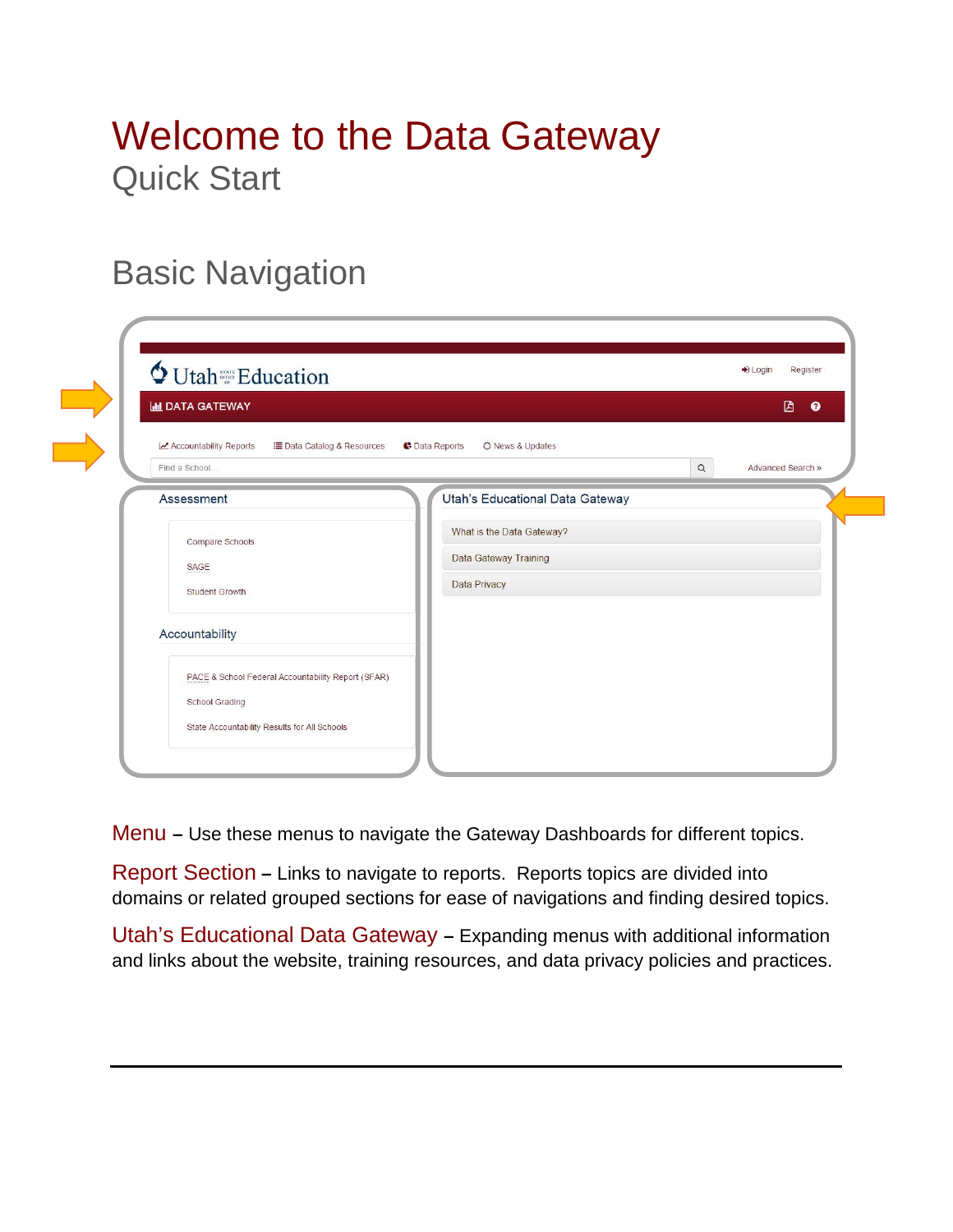# Main Navigation

| <b>Q</b> Utah <sup>s an</sup> Education |                                     |                       |                  |          | $\bigstar$ Login | Register          |
|-----------------------------------------|-------------------------------------|-----------------------|------------------|----------|------------------|-------------------|
| <b>III DATA GATEWAY</b>                 |                                     |                       |                  |          |                  | ቡ<br>$\bullet$    |
| Accountability Reports                  | <b>Data Catalog &amp; Resources</b> | <b>C</b> Data Reports | C News & Updates |          |                  |                   |
| Find a School                           |                                     |                       |                  | $\alpha$ |                  | Advanced Search » |

Utah State Office of Education **–** link to return to USOE home page

Data Gateway **–** return to Data Gateway home page (resets all reports)

Find a School **–** School centric search. The field will list school names to aid in the selection. (School's LEA included in parenthesis after school name in option list)

Login **–** access to My Account, My Tools, My Students, secure information and other menu items

Register **–** Use to create a teacher Data Gateway account tied to school and CACTUS ID.

Advanced Search **–** Link to search by LEA and School List

## Secure Login

#### Maintaining Security

Utah State Board of Education works proactively to safeguard student privacy and data security throughout the education system—from the state offices to the classrooms. Federal and state privacy policies guide the work to ensure that Utah's students' information is safe in the data systems and is used only for legitimate educational purposes.

#### Limiting Access

Access to any individual student data within the Data Gateway is limited to licensed educators. Teachers and Administrators must adhere to security agreements and best practices of reviewing and saving data. Additional access to other student level data requires approval by LEA level administers and supervisors. After being granted access, educators have access to a limited amount of information based on their needs to support schools goals and students' achievement.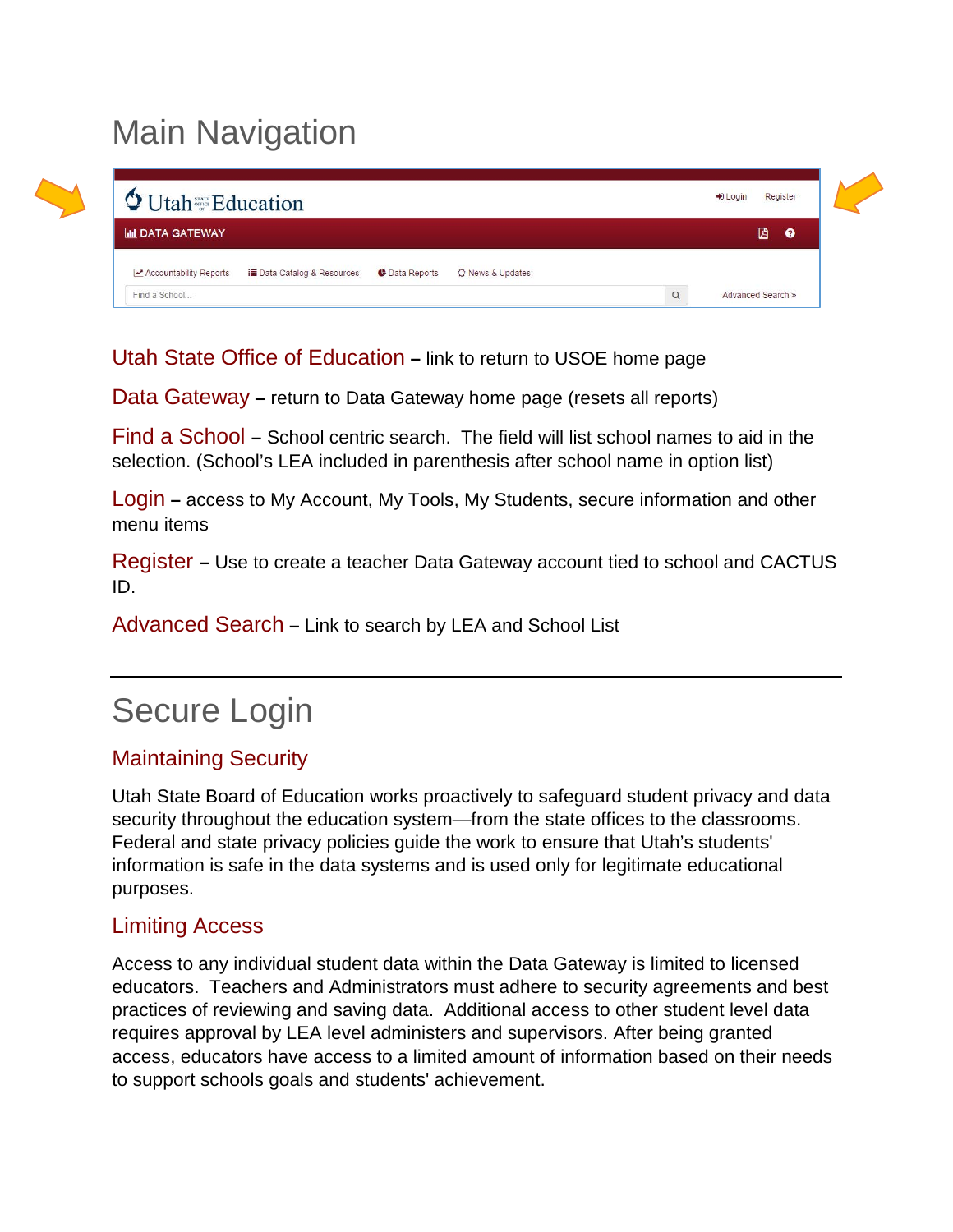#### My Account

Click on the Login link to access the "My Account" section of the Data Gateway.

| <b>V</b> Utah <sup>strat</sup> Education                                                                                                                                                                                                                         |          | Register<br>$\bigstar$ Login |
|------------------------------------------------------------------------------------------------------------------------------------------------------------------------------------------------------------------------------------------------------------------|----------|------------------------------|
| <b>III DATA GATEWAY</b>                                                                                                                                                                                                                                          |          | 囜<br>ଵ                       |
| ← Data Reports<br>C News & Updates<br><b>E</b> Data Catalog & Resources<br>Accountability Reports<br>Find a School                                                                                                                                               | $\alpha$ | Advanced Search »            |
| Utah's Educational Data Gateway<br>Assessment<br>$\mathbf{M}$ $\mathbf{L}$ $\mathbf{L}$ $\mathbf{L}$ $\mathbf{L}$ $\mathbf{L}$ $\mathbf{L}$ $\mathbf{L}$ $\mathbf{L}$ $\mathbf{L}$ $\mathbf{L}$ $\mathbf{L}$ $\mathbf{L}$ $\mathbf{L}$ $\mathbf{L}$ $\mathbf{L}$ |          |                              |

Login page – Enter the Username (email account associated with the schools) and the password. If you have forgotten the password, there is a link on the page that allows the user to reset the password. An email from the system will be sent with a new temporary password that will require the user to reset the password when they next login to the Data Gateway.

| $\bigcirc$ Utah $\frac{1}{\alpha}$ Education<br><b>IIII DATA GATEWAY</b> |                  | ๋                                                                                                     |
|--------------------------------------------------------------------------|------------------|-------------------------------------------------------------------------------------------------------|
| Login                                                                    |                  | Data Gateway Access                                                                                   |
| <b>Username (Email)</b><br>Password                                      |                  | Access to the Data Gateway is limited to specific<br>users.<br>Request access by contacting your LEA. |
| Login »                                                                  | Forgot Password? |                                                                                                       |

Permissions – After successfully login the username will appear in the top right corner. Other access items associated with the user's permissions will appear in the red navigation bar such as "My Tools", "My Students", "UTREx", and "Accounts".

The Login text will be replaced with the user's Username and the Register link will be replaced with the Logout link.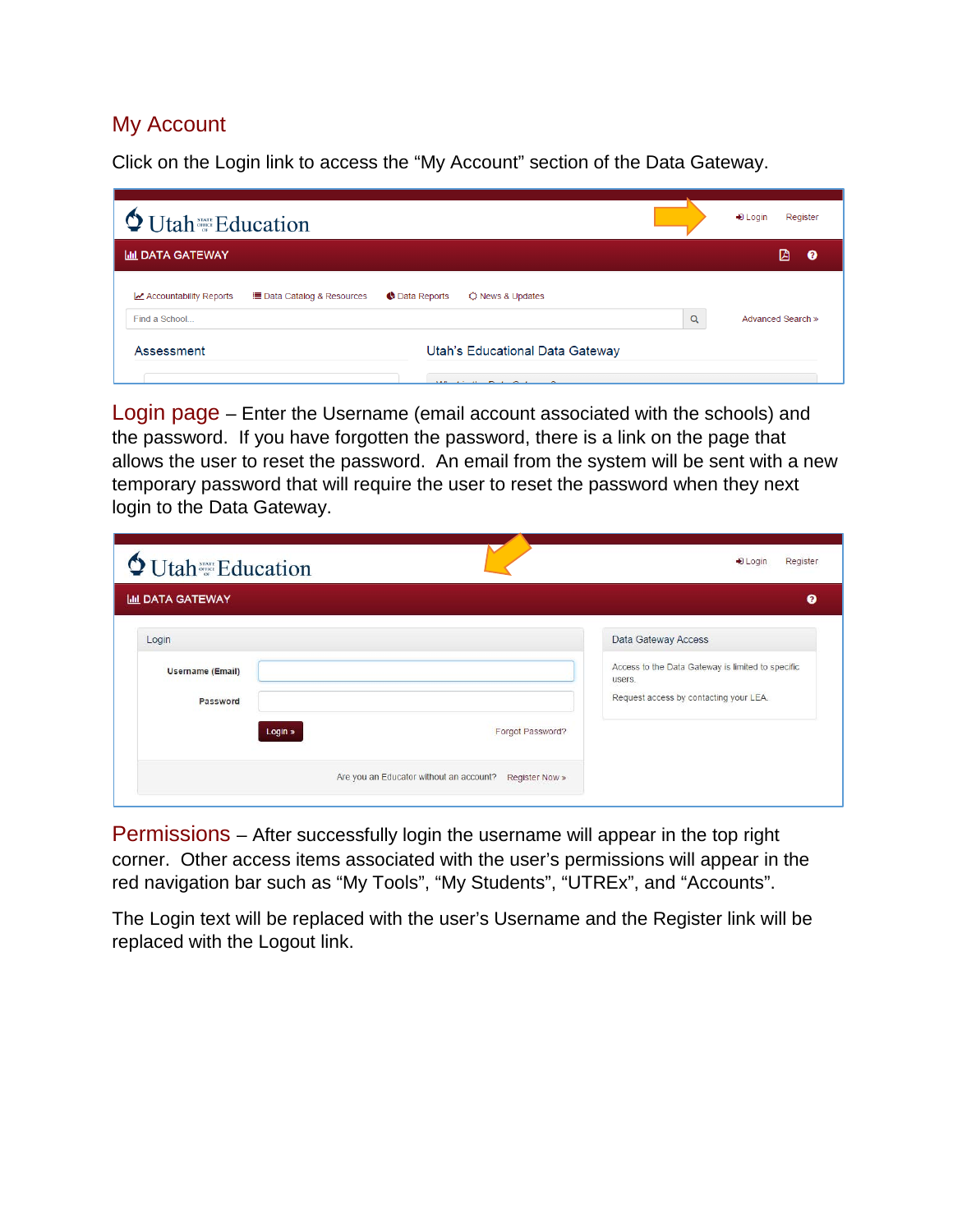Edit Account - Click on your Username on the top right hand of the screen to edit your account.

The screen will display the user's Name, Username, and CACTUS ID if one is available.

| <sup>Statur</sup> Education                              |                                                    |                              |              |
|----------------------------------------------------------|----------------------------------------------------|------------------------------|--------------|
| <u>ЫІІ</u> DATA GATEWAY                                  |                                                    | My Tools $\star$ My Students | UTREx $\sim$ |
| My Account Change Password @ Edit My Account<br>Username | Name Aaron Brough<br>Aaron.Brough@schools.utah.gov |                              |              |
| <b>CACTUS ID</b>                                         |                                                    |                              |              |

Change Password - allows the user to update their password. Type in the old password in the first box and then type the new password twice below for verification of the change.

| <b>Change Password</b>                              |                                                                            |
|-----------------------------------------------------|----------------------------------------------------------------------------|
| password and take steps to keep your password safe. | Your password protects your account. Avoid selecting an easily guessed     |
| special characters.                                 | You must use at least 8 characters and include both letters and numbers or |
| <b>Current Password</b>                             |                                                                            |
| <b>New Password</b>                                 |                                                                            |
| <b>Confirm Password</b>                             |                                                                            |
|                                                     | <b>Change Password</b><br>Cancel                                           |
|                                                     |                                                                            |

Edit My Account - allows the user to update First and Last Name and to update or change the Email (Username) of the account.